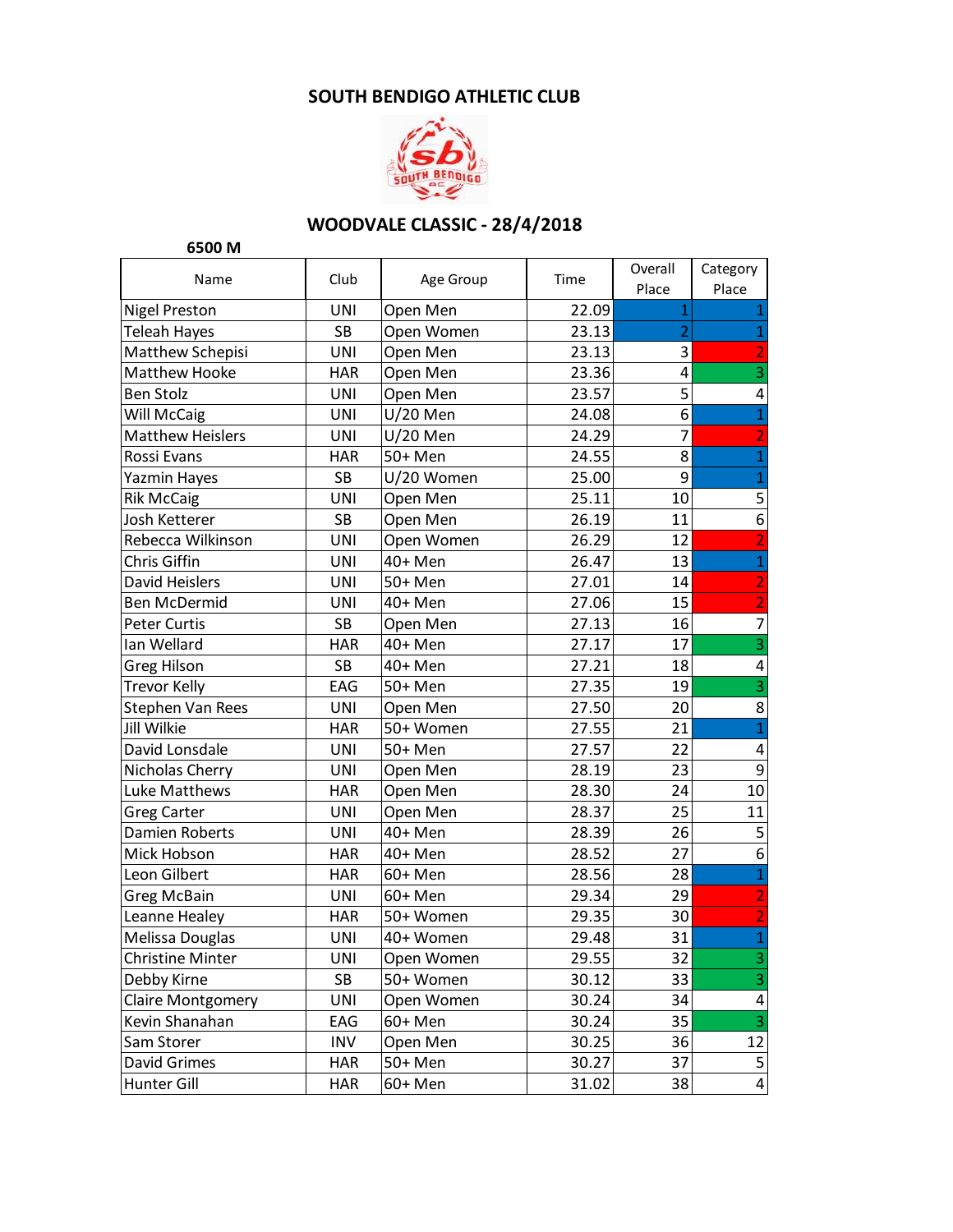| UNI        | Open Men   | 31.12 | 39 | 13                      |
|------------|------------|-------|----|-------------------------|
| <b>SB</b>  | 40+ Men    | 32.02 | 40 |                         |
| UNI        | 50+ Men    | 32.12 | 41 | 6                       |
| UNI        | 40+ Men    | 32.33 | 42 | $\bf 8$                 |
| <b>SB</b>  | 50+ Women  | 32.37 | 43 | 4                       |
| <b>UNI</b> | 40+ Men    | 33.14 | 45 | 9                       |
| SB         | Open Women | 33.14 | 44 | $\overline{\mathbf{5}}$ |
| EAG        | 60+ Men    |       | 46 | $\overline{5}$          |
| <b>UNI</b> | 40+ Women  | 33.50 | 47 | $\overline{2}$          |
| UNI        | 40+ Women  | 34.06 | 48 | 3                       |
| UNI        | Open Women | 34.41 | 49 | $\boldsymbol{6}$        |
| <b>SB</b>  | Open Men   | 34.42 | 50 | 14                      |
| <b>SB</b>  | 40+ Men    | 34.56 | 51 | 10                      |
| UNI        | 50+ Men    | 34.57 | 52 | $\overline{7}$          |
| UNI        | 60+ Men    | 35.04 | 53 | 6                       |
| EAG        | Open Women | 35.22 | 54 | $\overline{7}$          |
| <b>HAR</b> | Open Women |       | 55 | 8                       |
| <b>SB</b>  | Open Women | 36.07 | 56 | 9                       |
| UNI        | 50+ Men    | 36.09 | 57 | 8                       |
| SB         | 40+ Women  | 36.35 | 58 | $\overline{4}$          |
| UNI        | Open Women | 37.39 | 59 | 10                      |
| <b>HAR</b> | 60+ Men    | 39.37 | 60 | 7                       |
| <b>HAR</b> | 40+ Women  | 41.45 | 61 | 5                       |
| UNI        | 50+ Women  | 42.35 | 62 | 5                       |
| <b>HAR</b> | $U/20$ Men | 43.47 | 63 | 3                       |
| <b>SB</b>  | 60+ Men    | 47.20 | 64 | $\overline{\bf 8}$      |
| EAG        | 50+ Men    | 49.34 | 65 | $\overline{9}$          |
|            |            |       |    | 33.50<br>36.00          |

## **3200 M**

| Name                | Club       | Age Group               | Time  | Overall<br>Place | Category<br>Place |
|---------------------|------------|-------------------------|-------|------------------|-------------------|
| Taryn Furletti      | SB         | U/16 Female             | 11.46 |                  | 1                 |
| <b>Tullie Rowe</b>  | <b>UNI</b> | U/16 Female             | 11.57 |                  | $\overline{2}$    |
| Jackson Eadon       | <b>HAR</b> | $U/16$ Male             | 11.58 | 3                | 1                 |
| <b>Toby McCaig</b>  | UNI        | $U/14$ Male             | 11.59 | 4                | 1                 |
| <b>Ben Wallace</b>  | SB         | $U/14$ Male             | 12.43 | 5                | $\overline{2}$    |
| Harrison Boyd       | <b>HAR</b> | $U/14$ Male             | 12.46 | 6                | 3                 |
| Anna DeVrieze       | SB         | <b>Invitation Women</b> | 13.07 | 7                | $\mathbf{1}$      |
| Aaron Norton        | SB         | <b>Invitation Men</b>   | 13.17 | 8                | $\mathbf{1}$      |
| Kade McKay          | <b>HAR</b> | $U/16$ Male             | 13.17 | 9                | $\vert$ 2         |
| Gabrielle Rusbridge | EAG        | <b>Invitation Women</b> | 13.34 | 10               | $\overline{2}$    |
| Skye Fiscalini      | <b>INV</b> | <b>Invitation Women</b> | 13.41 | 11               | 3                 |
| James Trew          | <b>UNI</b> | $U/14$ Male             | 13.43 | 12               | 4                 |
| <b>Tanner Fear</b>  | <b>UNI</b> | $U/14$ Male             | 13.45 | 13               | 5                 |
| Lachlan Feuerherdt  | UNI        | $U/14$ Male             | 14.05 | 14               | 6                 |
| Craig Feuerherdt    | <b>UNI</b> | <b>Invitation Men</b>   | 14.05 | 15               | $\overline{2}$    |
| Alia Melgin-Hill    | EAG        | <b>Invitation Women</b> | 14.12 | 16               | 4                 |
| Oscar Fox           | SB         | $U/14$ Male             | 14.16 | 17               | 7                 |
| Charlotte Murphy    | UNI        | U/14 Female             | 14.19 | 18               | 1                 |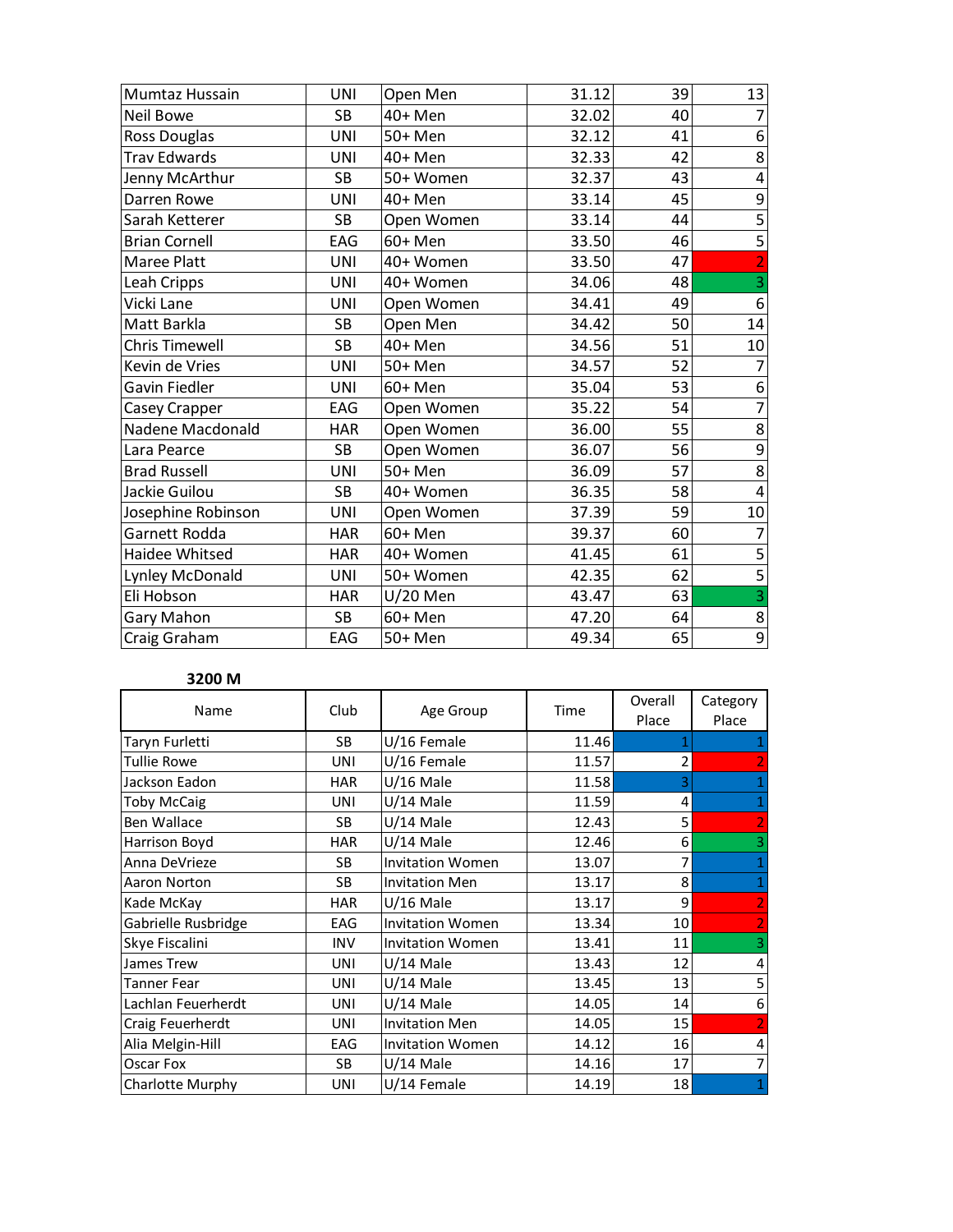| Phoebe Lonsdale          | <b>UNI</b> | U/14 Female             | 14.27      | 19         | $\overline{2}$          |
|--------------------------|------------|-------------------------|------------|------------|-------------------------|
| Andrea Smith             | <b>UNI</b> | <b>Invitation Women</b> | 14.58      | 20         | 5                       |
| Geoff Jordan             | <b>HAR</b> | <b>Invitation Men</b>   | 14.59      | 21         | $\overline{3}$          |
| <b>Beatrice Lonsdale</b> | <b>UNI</b> | U/16 Female             | 15.19      | 22         | $\overline{3}$          |
| Ebony Whiley             | EAG        | <b>Invitation Women</b> | 15.36      | 23         | 6                       |
| Jazlin Fear              | <b>UNI</b> | U/16 Female             | 16.02      | 24         | $\overline{\mathbf{4}}$ |
| Ella Smith               | <b>UNI</b> | U/14 Female             | 16.11      | 25         | 3                       |
| Caitlin Campbell         | <b>SB</b>  | U/16 Female             | 16.17      | 26         | $\boldsymbol{6}$        |
| Avery McDermid           | <b>UNI</b> | $U/14$ Male             | 16.25      | 27         | $\bf 8$                 |
| Jonty McDermid           | <b>UNI</b> | U/14 Male               | 16.34      | 28         | 9                       |
| Amanda Worthington       | SB         | <b>Invitation Women</b> | 16.41      | 29         | $\overline{7}$          |
| Antony Langdon           | EAG        | <b>Invitation Men</b>   | 16.44      | 30         | $\overline{4}$          |
| John Justice             | <b>SB</b>  | <b>Invitation Men</b>   | 16.55      | 31         | $\overline{5}$          |
| Lydia Melgin-Hill        | EAG        | <b>Invitation Women</b> | 17.07      | 32         | 8                       |
| <b>Scott Broad</b>       | <b>UNI</b> | <b>Invitation Men</b>   | 17.13      | 33         | 6                       |
| Samuel Graham            | EAG        | U/14 Male               | 17.14      | 34         | 10                      |
| Ruth Eadon               | <b>HAR</b> | <b>Invitation Women</b> | 17.22      | 35         | $\boldsymbol{9}$        |
| Chloe Green              | <b>UNI</b> | <b>Invitation Women</b> | 17.30      | 36         | 10                      |
| Ashleigh Hallinan        | <b>HAR</b> | <b>Invitation Women</b> | 17.32      | 37         | 11                      |
| Mark Boyd                | <b>HAR</b> | <b>Invitation Men</b>   | 17.46      | 38         | $\overline{7}$          |
| Allie Guillou            | <b>SB</b>  | U/14 Female             | 17.55      | 39         | $\overline{4}$          |
| <b>Belle Guilou</b>      | <b>SB</b>  | U/14 Female             | 18.02      | 40         | $\overline{5}$          |
| <b>Connor Griffiths</b>  | <b>HAR</b> | U/14 Male               | 18.03      | 41         | 11                      |
| Tammy Fear               | <b>UNI</b> | <b>Invitation Women</b> | 18.04      | 42         | 12                      |
| Sal Ekanayake            | <b>INV</b> | <b>Invitation Men</b>   | 18.08      | 43         | 8                       |
| Lesley Fabian            | <b>UNI</b> | <b>Invitation Women</b> | 19.19      | 44         | $\overline{13}$         |
| Fiona Preston            | <b>UNI</b> | <b>Invitation Women</b> | 19.30      | 45         | 14                      |
| Tony Fahy                | <b>HAR</b> | <b>Invitation Men</b>   | 19.47      | 46         | 9                       |
| Dianne Hill              | EAG        | <b>Invitation Women</b> | 20.10      | 47         | 15                      |
| Kristy Kum Too           | <b>SB</b>  | <b>Invitation Women</b> | 20.34      | 48         | 16                      |
| Bec Woodward             | <b>UNI</b> | <b>Invitation Women</b> | 20.52      | 49         | 17                      |
| George Flack             | EAG        | <b>Invitation Men</b>   | 22.52      | 50         | 10                      |
| Emma Gilligan            | <b>HAR</b> | U/16 Female             | <b>NTR</b> | <b>NTR</b> | <b>NTR</b>              |
| Terri Ketterer           | <b>INV</b> | <b>Invitation Women</b> | <b>NTR</b> | <b>NTR</b> | <b>NTR</b>              |

## **1000 M**

| Name             | Club       | Age Group               | Time | Overall | Category       |
|------------------|------------|-------------------------|------|---------|----------------|
|                  |            |                         |      | Place   | Place          |
| Eli Pearce       | SB         | <b>Invitation Men</b>   | 3.34 |         |                |
| Logan Tickell    | SB         | $U/12$ Boys             | 3.38 |         |                |
| Dave Chisholm    | EAG        | <b>Invitation Men</b>   | 3.39 | 3       | 2              |
| Megan Wilson     | SB         | $U/12$ Girls            | 3.57 | 4       |                |
| Mason Woodward   | <b>UNI</b> | $U/12$ Boys             | 3.57 | 5       | $\overline{2}$ |
| Lewis Lonsdale   | <b>UNI</b> | $U/12$ Boys             | 3.58 | 6       | 3              |
| Charlotte Murphy | <b>INV</b> | <b>Invitation Women</b> | 3.59 | 7       |                |
| Niah Langtree    | EAG        | <b>Invitation Women</b> | 4.04 | 8       | O              |
| William Robinson | <b>UNI</b> | $U/10$ Boys             | 4.05 | 9       | 1              |
| Jaron Ekanayake  | <b>INV</b> | $U/10$ Boys             | 4.06 | 10      | $\overline{2}$ |
| Noah Armstrong   | <b>UNI</b> | $U/12$ Boys             | 4.07 | 11      | 4              |
| Asher Bowe       | SB         | $U/10$ Boys             | 4.08 | 12      | 3              |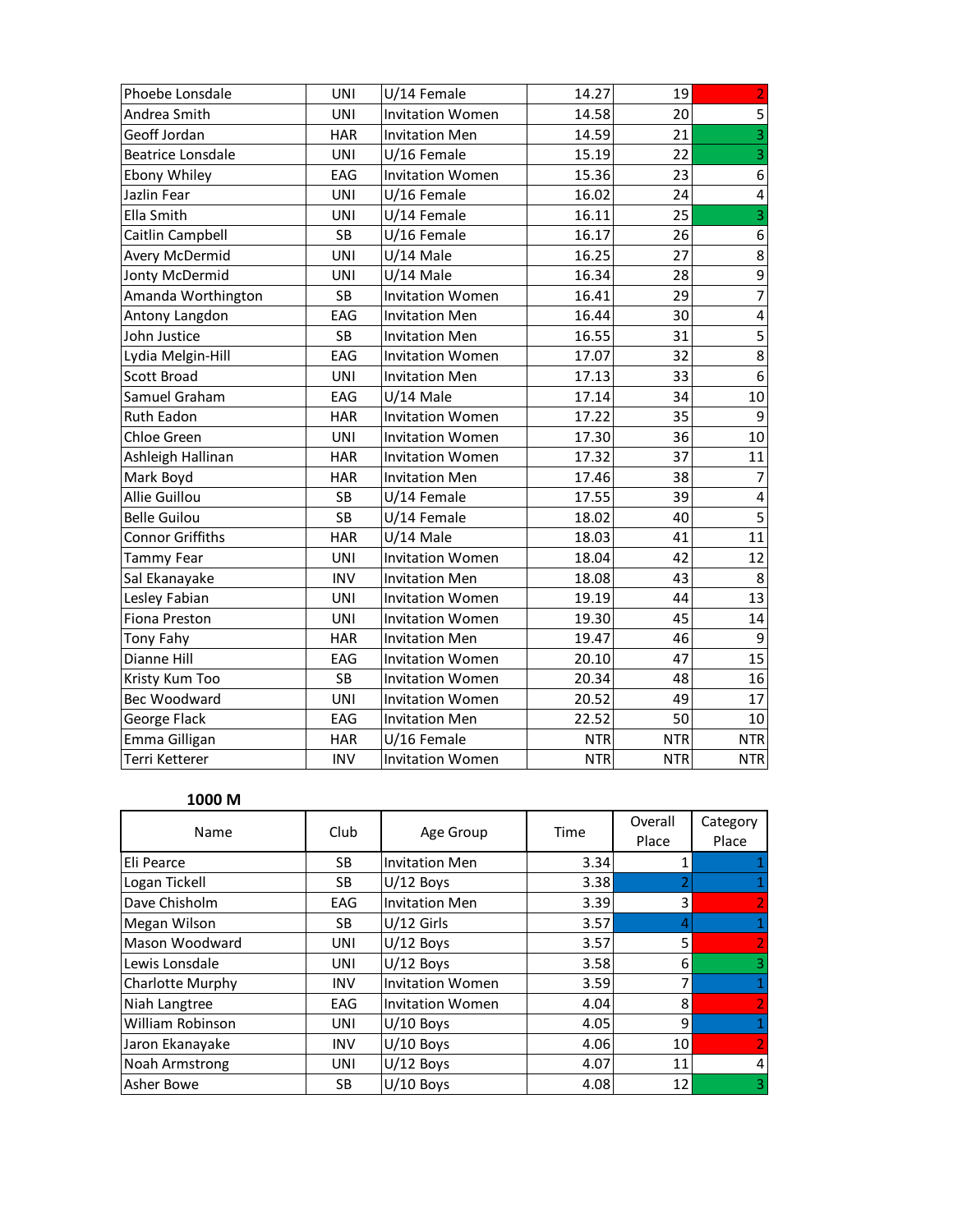| Chelsea Tickell         | <b>SB</b>  | $U/10$ Girls            | 4.10 | 13 | $\mathbf 1$             |
|-------------------------|------------|-------------------------|------|----|-------------------------|
| Lachie Edwards          | UNI        | $U/10$ Boys             | 4.10 | 14 | 4                       |
| Kate Wilson             | SB         | $U/10$ Girls            | 4.15 | 15 | $\overline{2}$          |
| Keely Fullerton         | EAG        | <b>Invitation Women</b> | 4.18 | 16 | $\overline{3}$          |
| lvy Bray                | <b>UNI</b> | $U/10$ Girls            | 4.20 | 17 | $\overline{3}$          |
| Ebony Whiley            | EAG        | <b>Invitation Women</b> | 4.20 | 18 | $\pmb{4}$               |
| Luke Feuerherdt         | <b>UNI</b> | $U/12$ Boys             | 4.22 | 19 | $\overline{5}$          |
| Logan Beesley           | <b>UNI</b> | $U/10$ Boys             | 4.25 | 20 | 5                       |
| Avery McDermid          | <b>UNI</b> | $U/12$ Boys             | 4.26 | 21 | $\boldsymbol{6}$        |
| Josh Feuerherdt         | UNI        | $U/10$ Boys             | 4.26 | 22 | $\boldsymbol{6}$        |
| Sasha Pearce            | SB         | U/12 Girls              | 4.29 | 23 | 2                       |
| Maiya Pearce            | SB         | $U/12$ Girls            | 4.35 | 24 | $\overline{3}$          |
| Jack Ketterer           | UNI        | $U/12$ Boys             | 4.36 | 25 | $\overline{7}$          |
| Ella Smith              | <b>UNI</b> | $U/12$ Girls            | 4.36 | 26 | $\overline{\mathbf{4}}$ |
| Jasmine Murphy          | <b>UNI</b> | $U/12$ Girls            | 4.38 | 27 | 5                       |
| <b>Miller Armstrong</b> | UNI        | $U/10$ Boys             | 4.40 | 28 | $\overline{7}$          |
| Ebony Woodward          | <b>UNI</b> | U/10 Girls              | 4.41 | 29 | $\overline{\mathbf{4}}$ |
| Dustin Ketterer         | SB         | $U/10$ Boys             | 4.42 | 30 | 9                       |
| Jonty McDermid          | UNI        | $U/10$ Boys             | 4.42 | 31 | $\overline{8}$          |
| Sophie Nalder           | <b>INV</b> | U/12 Girls              | 4.57 | 32 | $\boldsymbol{6}$        |
| Leah Langtree           | EAG        | <b>Invitation Women</b> | 4.58 | 33 | $\overline{\mathbf{5}}$ |
| Tom Fox                 | SB         | $U/10$ Boys             | 5.00 | 34 | 10                      |
| Asha Smith              | UNI        | U/10 Girls              | 5.01 | 35 | 5                       |
| Caleb Marron            | SB         | $U/10$ Boys             | 5.04 | 36 | 11                      |
| <b>Harry Cripps</b>     | UNI        | $U/12$ Boys             | 5.05 | 37 | 8                       |
| <b>Toni Phillips</b>    | EAG        | <b>Invitation Women</b> | 5.06 | 38 | $\boldsymbol{6}$        |
| Mason Fullerton         | EAG        | $U/12$ Boys             | 5.08 | 39 | 9                       |
| Will de Vries           | UNI        | $U/10$ Boys             | 5.16 | 40 | 12                      |
| Georgia Lee             | EAG        | <b>Invitation Women</b> | 5.18 | 41 | 7                       |
| <b>Byron Martin</b>     | <b>UNI</b> | $U/10$ Boys             | 5.30 | 42 | 13                      |
| <b>Chloe Beesley</b>    | <b>UNI</b> | U/10 Girls              | 5.31 | 43 | 6                       |
| Heidi Webster           | <b>HAR</b> | $U/10$ Girls            | 5.38 | 44 | $\overline{7}$          |
| Kai Norton              | SB         | $U/10$ Boys             | 5.42 | 45 | 14                      |
| Eiliyah Daneen          | UNI        | $U/10$ Girls            | 5.43 | 46 | $\bf 8$                 |
| Stella Nalder           | <b>INV</b> | U/10 Girls              | 5.44 | 47 | $\overline{9}$          |
| Skylar Woodward         | UNI        | <b>Invitation Women</b> | 5.52 | 48 | $\bf 8$                 |
| Kai Pearce              | SB         | $U/10$ Boys             | 6.03 | 49 | 15                      |
| April Wainwright        | UNI        | $U/10$ Girls            | 6.07 | 50 | 10                      |
| <b>Tully Cripps</b>     | <b>UNI</b> | U/10 Girls              | 6.09 | 51 | 11                      |
| Abigail Epworth         | <b>UNI</b> | U/10 Girls              | 6.29 | 52 | 12                      |
| Natasha Fullerton       | EAG        | <b>Invitation Women</b> | 6.37 | 53 | 9                       |
| Jordan Macdonald        | <b>HAR</b> | $U/10$ Boys             | 6.40 | 54 | 16                      |
| Sam Preston             | <b>UNI</b> | $U/10$ Boys             | 6.41 | 55 | 17                      |
| Dylan Marron            | SB         | $U/10$ Boys             | 6.42 | 56 | 18                      |
| Geoffrey Robinson       | UNI        | $U/10$ Boys             | 6.53 | 57 | 19                      |
| Kylie Campbell          | SB         | <b>Invitation Women</b> | 6.54 | 58 | 10                      |
| Elle Beesley            | UNI        | U/10 Girls              | 7.02 | 59 | 13                      |
| Melissa Douglas         | <b>UNI</b> | <b>Invitation Women</b> | 7.26 | 60 | 11                      |
| Shay Pearce             | SB         | U/10 Girls              | 7.32 | 61 | 14                      |
| Genevieve Robinson      | UNI        | $U/10$ Girls            | 7.38 | 62 | 15                      |